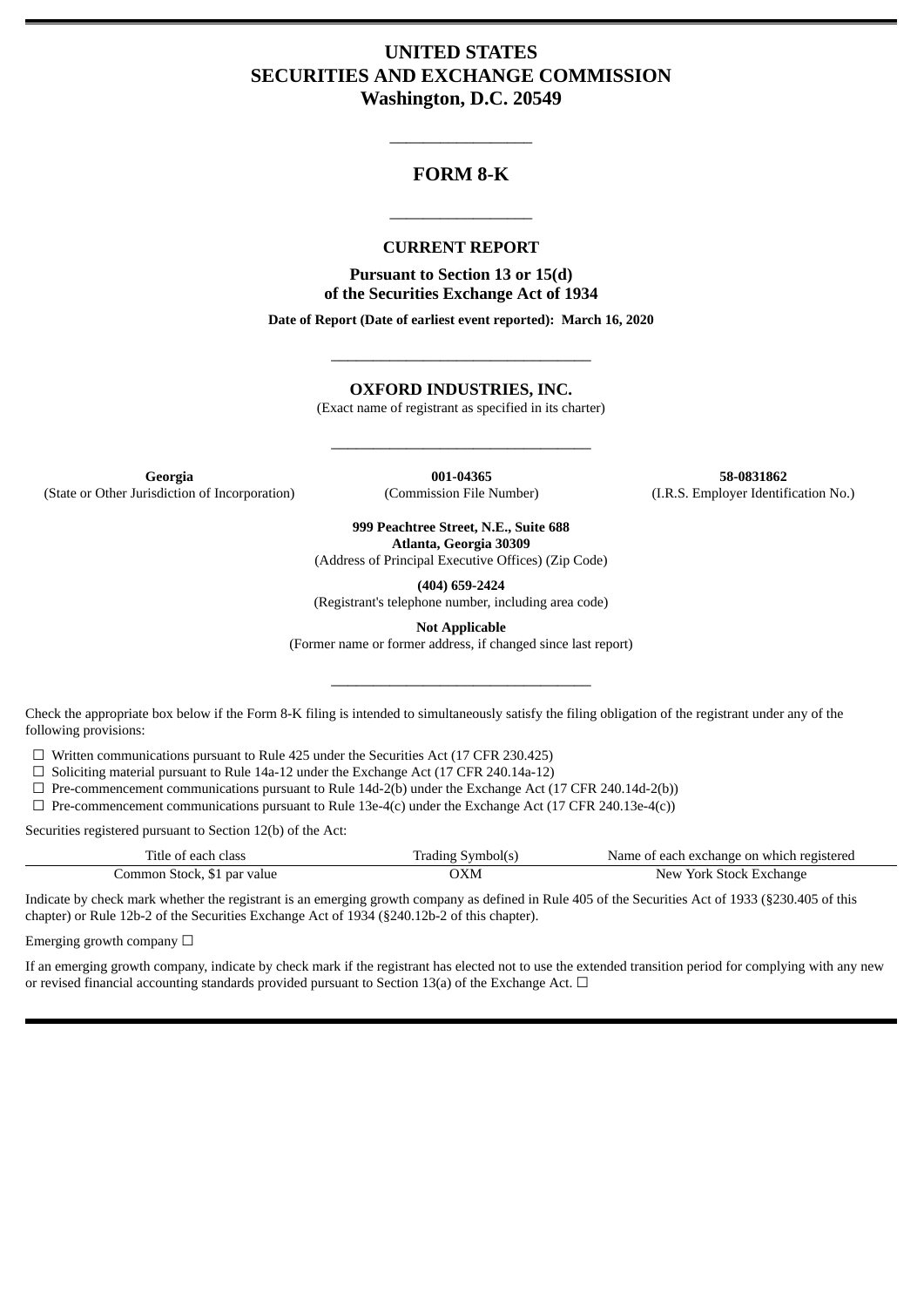#### **Item 7.01. Regulation FD Disclosure.**

On March 16, 2020, Oxford Industries, Inc. (the "Company"), which owns and markets the Tommy Bahama®, Lilly Pulitzer® and Southern Tide® lifestyle brands, issued a press release announcing the temporary closure of all of its owned retail stores and restaurants in North America, effective March 17, 2020 through March 30, 2020, in response to the global COVID-19 outbreak. A copy of the press release is furnished as Exhibit 99.1 hereto.

As provided in General Instruction B.2 of Form 8-K, the information in this Current Report on Form 8-K (including Exhibit 99.1) shall not be deemed "filed" for purposes of Section 18 of the Securities Exchange Act of 1934, as amended (the "Exchange Act"), or otherwise subject to the liabilities of that section, nor shall it be incorporated by reference into any registration statement or other document filed under the Securities Act of 1933, as amended, or the Exchange Act, except as shall be expressly set forth by specific reference in such filing.

### **Item 9.01. Financial Statements and Exhibits.**

(d) Exhibits.

Exhibit Number

- [99.1](#page-3-0) Press Release of Oxford [Industries,](#page-3-0) Inc., dated March 16, 2020
- 104 Cover Page Interactive Data File (embedded within the Inline XBRL document)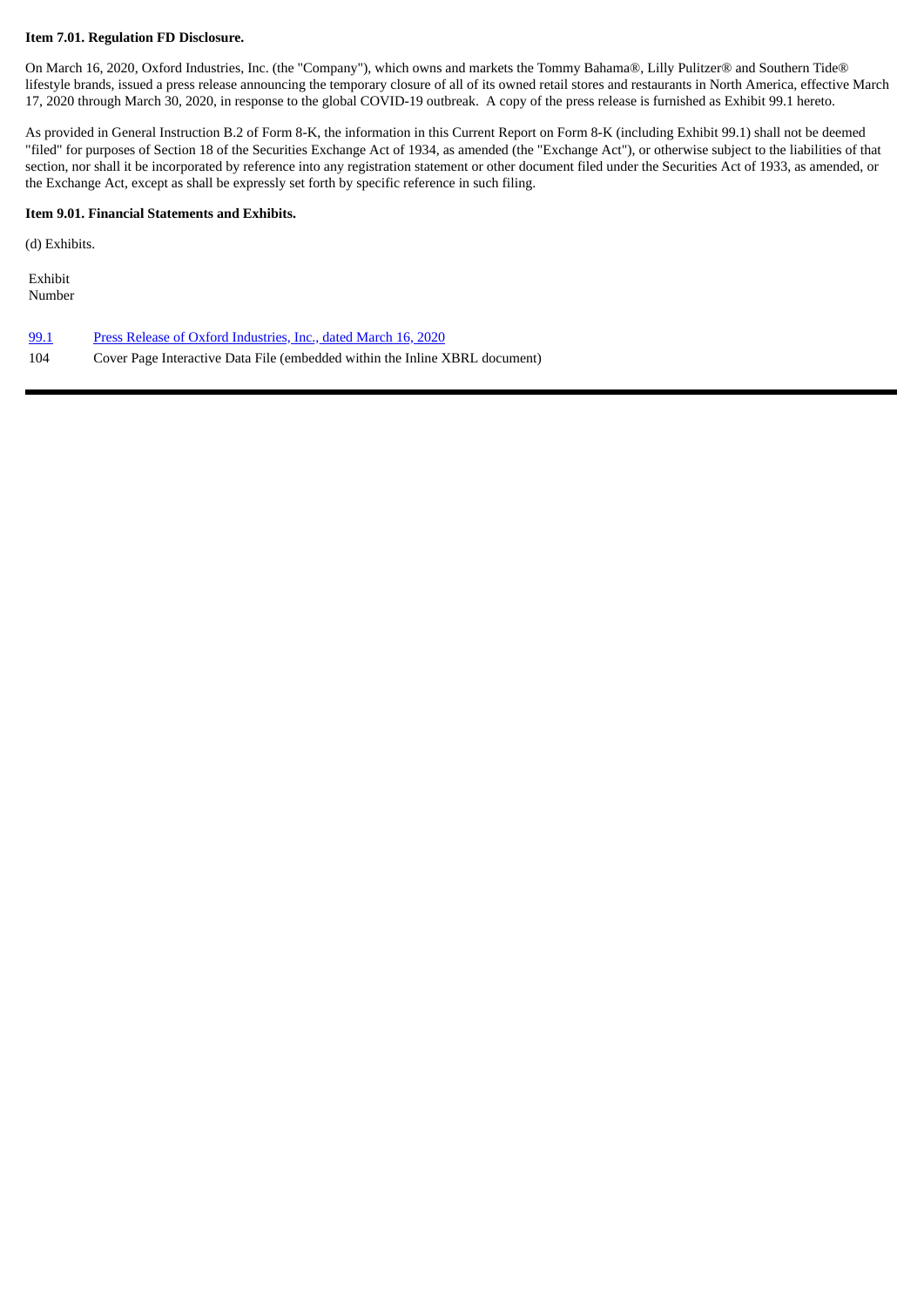#### **SIGNATURE**

Pursuant to the requirements of the Securities Exchange Act of 1934, the registrant has duly caused this report to be signed on its behalf by the undersigned hereunto duly authorized.

#### **Oxford Industries, Inc.**

Date: March 16, 2020 By: /s/ Suraj A. Palakshappa Suraj A. Palakshappa Vice President-Law, General Counsel and Secretary